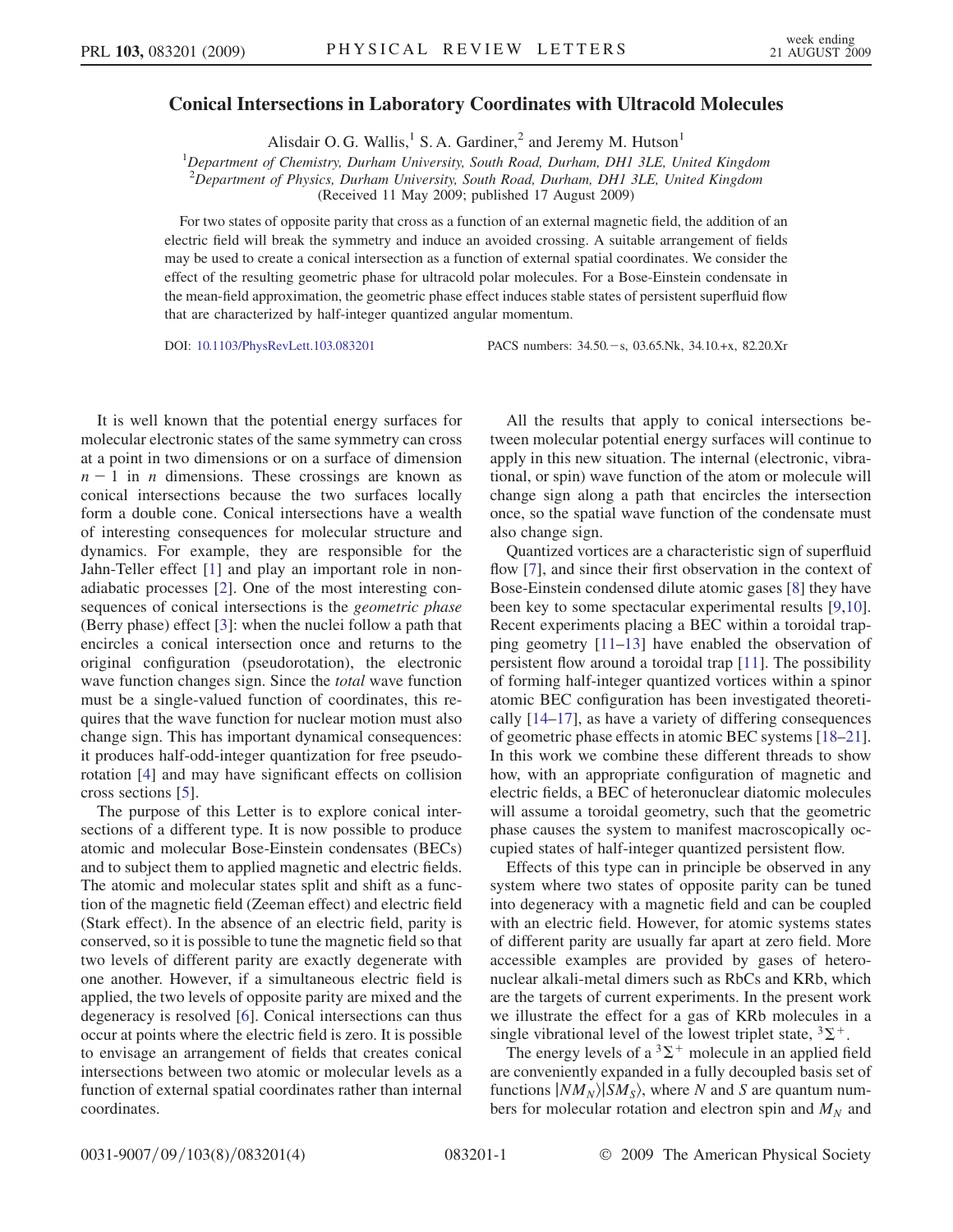$M<sub>S</sub>$  are the corresponding space-fixed projections onto the magnetic field axis. Nuclear spin is neglected here for simplicity. A simple form of the Hamiltonian that contains all the essential ingredients is

$$
H = B\hat{N}^2 + \frac{2}{3}\lambda(\hat{S}^2 - 3\hat{S}_Z^2) + g_e\mu_B B_Z M_S - \mu \cdot E, \quad (1)
$$

where *B* is the molecular rotational constant,  $\lambda$  is the spinspin coupling constant,  $S_z$  is the projection of S onto the molecular axis,  $B<sub>Z</sub>$  is the magnetic field orientated along the space-fixed Z axis, and E and  $\mu$  are the vectors representing the electric field and molecular electric dipole moment. KRb has not been characterized in detail spectroscopically, but ultracold KRb has recently been formed in the lowest rovibrational levels of both singlet and triplet states [[22](#page-3-16)]. Electronic structure calculations give an equilibrium distance  $r_e = 5.901 \text{ Å}$  for the triplet state [\[23\]](#page-3-17). This allows  $B$  and  $\lambda$  for the lowest vibrational level to be estimated as  $B = 0.01813$  cm<sup>-1</sup> and  $\lambda =$  $-0.00632$  cm<sup>-1</sup>. The dipole moment function has been

<span id="page-1-0"></span>

FIG. 1 (color online). Energy levels of KRb as a function of magnetic field B. The upper panel shows an overview, with each zero-field level [labeled by  $(N, J)$ ] splitting into  $2J + 1$  components as a function of magnetic field. The lower panel shows how two levels of different parity cross  $(M_J = 0$  and  $+1)$  in the absence of an electric field (solid lines) but avoid one another in the presence of a 5 kV/cm electric field (dashed lines).

calculated by Kotochigova, Tiesinga, and Julienne [[24](#page-3-18)] and has a value around 0.051 D near  $r_e$ .

Figure [1](#page-1-0) shows the lowest rotational levels of KRb  $(a^{3}\Sigma^{+})$  as a function of magnetic field in the presence and absence of a moderate electric field  $(5 \text{ kV/cm})$ . At zero field, the  $N = 0$  level has a single sublevel with total angular momentum  $J = 1$ , while the  $N = 1$  level is split into 3 sublevels with  $J = 0, 1$ , and 2. When a magnetic field is applied, each sublevel is split into  $2J + 1$  components labeled by  $M_J$ . At zero electric field, the  $M_J = +1$ level originating from  $N = 0, J = 1$  and the  $M<sub>J</sub> = 0$  level originating from  $N = 1$ ,  $J = 1$  have different parity and cross near  $B_Z = 187$  G.

When a nonzero electric field is introduced, parity is no longer conserved. However, if the electric and magnetic fields are parallel,  $M_l$  is conserved and  $M_l = 0$  and  $+1$ states cross. We have therefore chosen the electric field to be perpendicular to the magnetic field to induce an avoided crossing between the  $M<sub>J</sub> = 0$  and  $+1$  states as shown in Fig. [1.](#page-1-0)

We may envisage an experiment in which a BEC is subjected to a magnetic field  $B<sub>Z</sub>$ , orientated along the space-fixed  $Z$  axis, which varies along the  $X$  axis with field gradient  $dB_Z/dX$ . An inhomogeneous electric field E is oriented along the  $X$  axis with a magnitude which varies with Y as  $dE/dY$ , vanishing on a plane at  $Y = 0$ . This creates a seam of conical intersections along the line 0; 0; Z where  $X = 0$  is the position at which the magnetic field brings the two states into degeneracy. Adding an external cylindrically symmetric optical trapping potential in the XY plane of the electromagnetic field gradients,  $V_{\text{opt}}(\rho, \phi, Z) = \frac{1}{2} M(\omega_{\rho}^2 \rho^2 + \omega_Z^2 Z^2)$ , where  $\rho^2 = X^2 + Y^2$ , creates a toroidally shaped potential around the conical intersection, with a radial minimum at  $\rho_0$ . The left-hand side of Fig. [2](#page-2-0) shows the resulting potential for a magnetic field gradient of  $5 \text{ G/cm}$ , an electric field gradient of  $6.8 \text{ kV/cm}^2$ , and an optical trapping potential with a height of 7  $\mu$ K at  $\rho = 30 \mu$ m [\[25\]](#page-3-19) centered at the conical intersection. This potential has significant anisotropy (about 10 nK), which is manifested as an asymmetry along a cut with  $Y = 0$  as shown schematically in the lower panel.

The anisotropy of the toroidal trapping potential  $V_{trap}(\phi)$ can be controlled by offsetting the optical trapping potential from the point of intersection. Assuming that the Zeeman effect is linear over the range of the intersection, with respective gradients  $a$  and  $b$ , the asymmetry along  $Y = 0$  will be zero when the optical trap is centered at  $x_0 =$  $(a + b)/(2M\omega_{\rho})$ . The trapping potential still has slightly different depths along the  $X$  and  $Y$  axes, but this can be minimized by adjusting the electric field gradient. The right-hand side of Fig. [2](#page-2-0) shows the resulting optimized trapping potential, with  $x_0 = 0.0715 \mu m$  and  $dE/dY =$  $6.723 \text{ kV/cm}^2$ . This potential has an angular anisotropy on the order of 0.01 nK.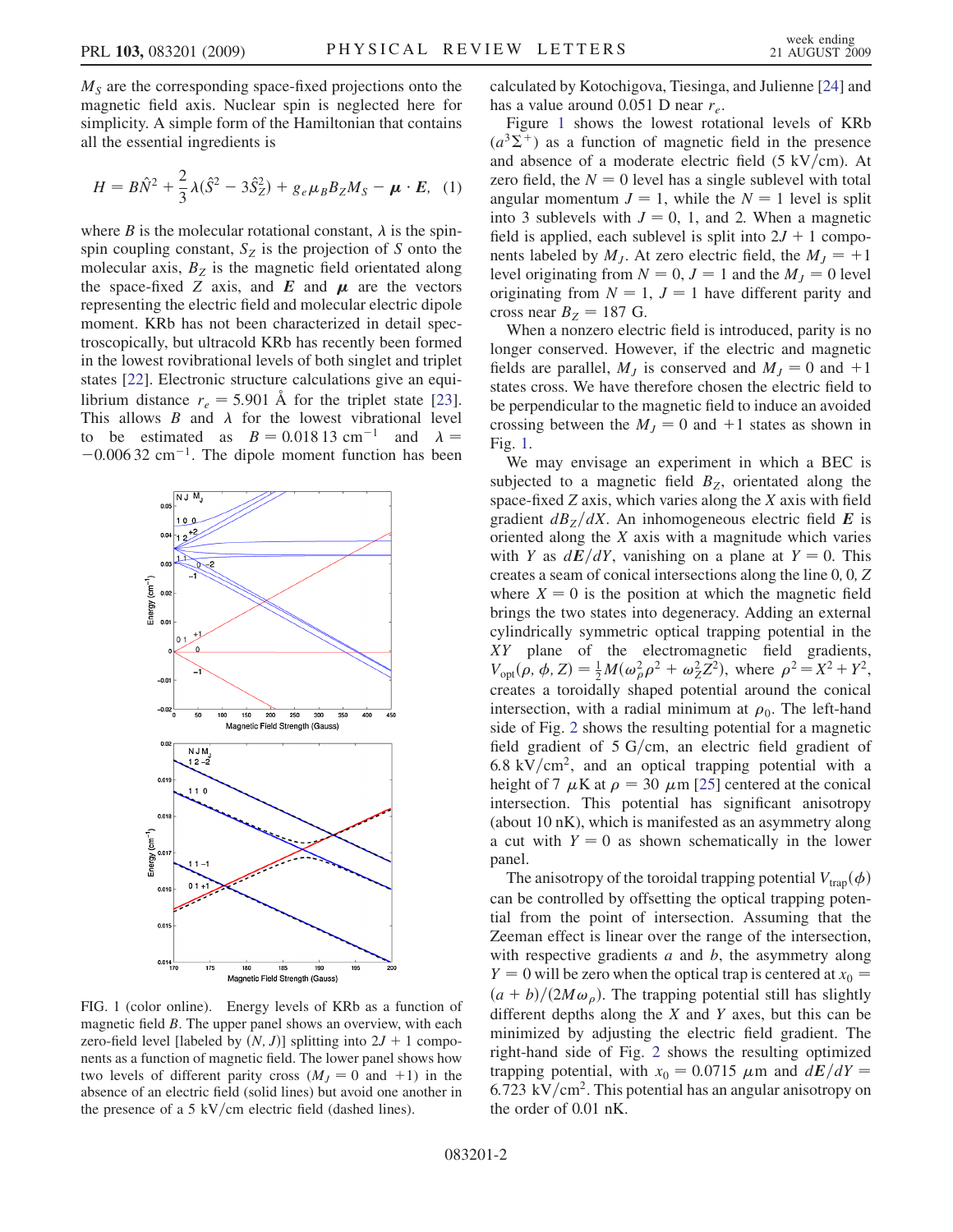<span id="page-2-0"></span>

FIG. 2 (color online). Toroidal potentials formed around conical intersections. Left-hand panels: Potential formed when the optical trapping potential (7 nK at 30  $\mu$ m) is centered at the point of intersection ( $\rho = 0$ ), with field gradients 5 G/cm  $\hat{\mathbf{X}}$  and 6.8 kV/cm<sup>2</sup>  $\hat{Y}$ . Right-hand panels: Potential formed when the trapping potential is offset along  $\hat{\mathbf{X}}$  by  $x_0 = 0.0715$   $\mu$ m, with field gradients 5 G/cm  $\hat{\textbf{X}}$  and 6.723 kV/cm<sup>2</sup>  $\hat{\textbf{Y}}$ . The electric field gradient is chosen to minimize the anisotropy in each case. The well depths are given in nK relative to the point of intersection. The lower panels show schematic cuts through the potential at  $Y = 0$ : KRb eigenstates (red dashed lines), optical trapping potential (blue dot-dashed lines), and the resultant toroidal potential (black solid lines).

For a molecule of mass M moving in a toroidal potential such as those in Fig. [2,](#page-2-0) the single-particle Schrödinger equation is approximately separable, with solutions  $\Psi(\rho, \phi, Z) = \psi(\rho)\Phi(\phi)\varphi(Z)$ . In the absence of anisotropy, the geometric-phase-induced antiperiodic boundary condition  $\Phi(\phi) = -\Phi(\phi + 2\pi)$  gives  $\Phi(\phi) =$  $(2\pi)^{-1/2}$  exp(im $\phi$ ), where m takes half-integer values  $\pm \frac{1}{2}$ ,  $\pm \frac{3}{2}$ ,  $\pm \frac{5}{2}$ , etc. If the boundary conditions were periodic over  $2\pi$ , *m* would take integer values 0,  $\pm$ 1,  $\pm$ 2, etc. For periodic boundary conditions the ground state has zero angular momentum  $m = 0$ , but for antiperiodic boundary conditions it has a nonzero angular momentum  $m = \pm \frac{1}{2}$ . The single-particle energy spectrum is

$$
E = \left(\nu_Z + \frac{1}{2}\right) \hbar \omega_Z + \left(\nu_\rho + \frac{1}{2}\right) \hbar \omega_\rho + b_{\text{rot}} \left(m^2 - \frac{1}{4}\right),\tag{2}
$$

where the third term represents the rotational energy of the particle with a rotational constant  $b_{\text{rot}} = \hbar^2/2M\rho_0^2$ .

In order for geometric phase effects to be observed, the angular anisotropy of the toroidal trapping potential  $V_{trap}(\phi)$  must be small enough to allow the wave function to fully encircle the intersection. For the potentials shown

in Fig. [2,](#page-2-0)  $\frac{1}{2}\hbar\omega_{\rho} \approx 4$  nK and  $b_{\text{rot}} \approx 0.5$  nK. For the potential on the left-hand side, the anisotropy is large compared to  $b_{\text{rot}}$ , so that the single-particle wave function will be localized on one side of the trap. However, for the potential on the right-hand side, the anisotropy is small compared to  $b_{\text{rot}}$  and the single-particle wave function will fully encircle the conical intersection and exhibit half-integer quantization.

A BEC of a dilute gas may be modeled by the Gross-Pitaevskii equation (GPE). The time-independent GPE is

$$
[\hat{H}_0 + u(\phi)|\Psi(\rho, \phi, Z)|^2]\Psi(\rho, \phi, Z) = \mu \Psi(\rho, \phi, Z),
$$
\n(3)

where  $\mu$  is the chemical potential and the mean-field wave function  $\Psi$  is normalized to unity,  $\int \Psi^* \Psi d\tau = 1$ . The effective interaction strength  $u(\phi)$  is  $4\pi\hbar^2Na(\phi)/M$ , where N is the number of particles in the condensate. The internal molecular wave function at angle  $\phi$  may be written in terms of the individual molecular states  $\psi_1$  and  $\psi_2$  as

$$
\psi(\phi) = \psi_1 \cos(\phi/2) + \psi_2 \sin(\phi/2), \tag{4}
$$

<span id="page-2-2"></span><span id="page-2-1"></span>so the effective angle-dependent scattering length  $a(\phi)$  is

$$
a(\phi) = \frac{1}{8} (3a_{11} + 3a_{22} + 2a_{12}) + \frac{1}{2} (a_{11} - a_{22})
$$
  
 
$$
\times \cos \phi + \frac{1}{8} (a_{11} + a_{22} - 2a_{12}) \cos 2\phi,
$$
 (5)

where  $a_{ij}$  is the scattering length for interaction between molecules in states  $i$  and  $j$ . This is isotropic in the case  $a_{11} = a_{22} = a_{12}.$ 

Averaging over the radial and vertical wave functions gives an effective 1D GPE in  $\phi$ ,

$$
\left[-b_{\text{rot}}\frac{\partial^2}{\partial\phi^2} + \tilde{u}(\phi)|\Phi(\phi)|^2\right]\Phi(\phi) = \tilde{\mu}\Phi(\phi), \quad (6)
$$

where

$$
\tilde{u}(\phi) = \frac{4\pi\hbar^2 Na(\phi)}{M} \iint |\psi(\rho)|^4 |\varphi(Z)|^4 \rho d\rho dZ \qquad (7)
$$

and  $\mu = \tilde{\mu} + (\nu_Z + \frac{1}{2})\hbar\omega_Z + (\nu_\rho + \frac{1}{2})\hbar\omega_\rho - b_{\text{rot}}/4$ . For a flat ring, this has analytical solutions  $\Phi(\phi)$  =  $(2\pi)^{-1/2} \exp(im\phi)$ , with  $\tilde{\mu} = b_{\text{rot}}m^2 + \tilde{u}/(2\pi)$ . Applying antiperiodic boundary conditions, we obtain the same solutions as for the single-particle case, namely, states of half-integer quantized angular momentum.

In the presence of a small anisotropy, there are two classes of solution satisfying antiperiodic boundary conditions: flowing solutions,  $\Phi_m^{\pm}(\phi) \approx (2\pi)^{-1/2} \times$  $exp(\pm im\phi)$ , and static solutions, such as  $\Phi_m^0(\phi) \approx$  $\pi^{-1/2} \cos(m\phi)$  for small interactions, both with halfinteger m. For a trap with a residual anisotropy  $V_{tran}(\phi) =$  $-V_1 \cos \phi - V_2 \cos 2\phi$  and an angle-dependent interaction strength  $\tilde{u}(\phi) = u_0 + u_1 \cos \phi + u_2 \cos 2\phi$ , we obtain ap